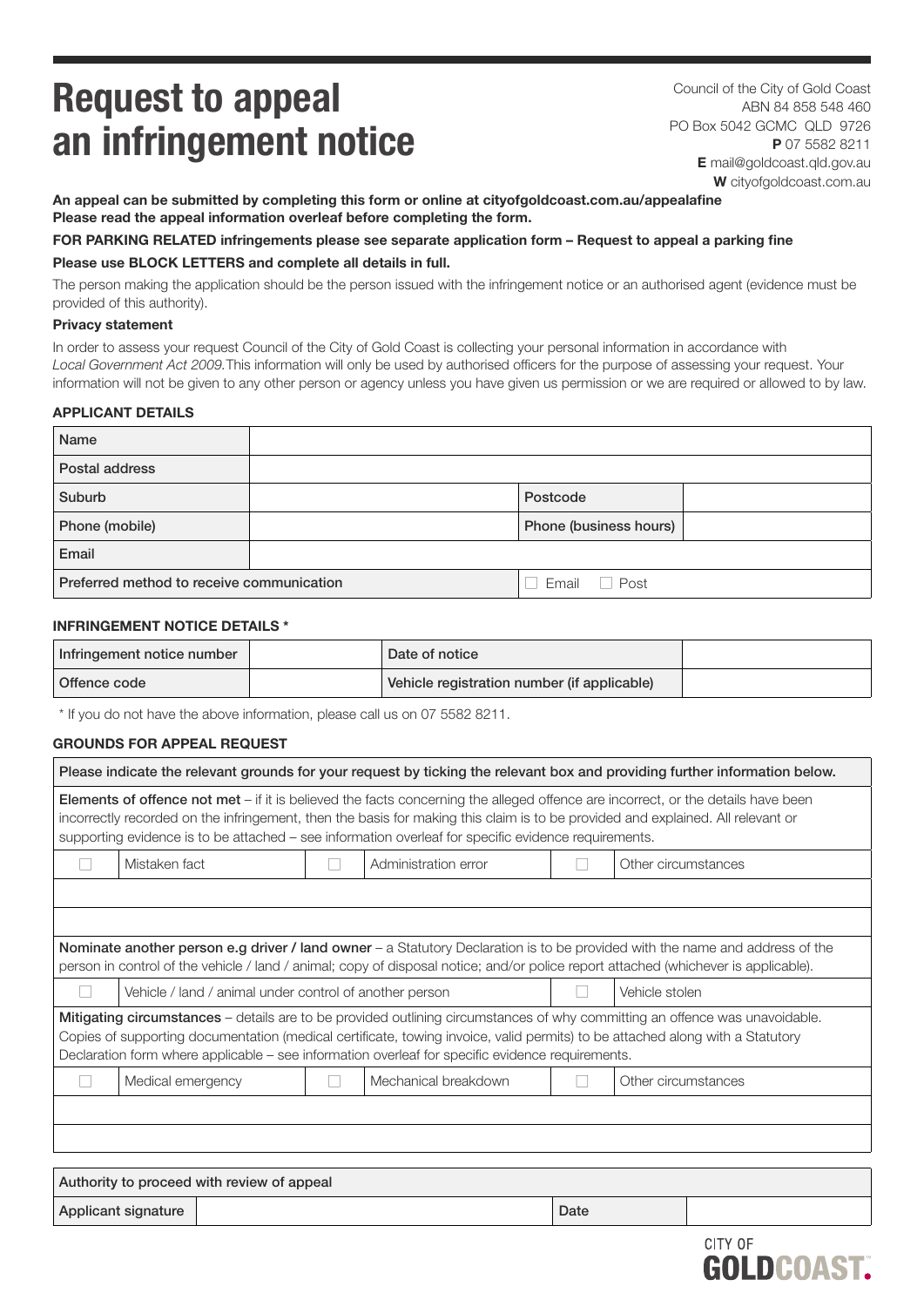# Appeal an infringement notice

If you have received an infringement notice and feel that it was an error or that there were exceptional circumstances, you can apply to have the infringement notice reviewed. Prior to making an application you are encouraged to read the below information.

For parking related offences and appeals please go to our appeal a parking fine page on the [City website.](https://new.goldcoast.qld.gov.au/Services/Roads-transport-parking/Parking/Parking-fines)

An appeal must be submitted:

- by the person who received the infringement notice unless another person or agent is authorised to act on the person's behalf (evidence must be provided by authority)
- prior to payment of the fine and prior to the due date
- by completing this form or online at [cityofgoldcoast.com.au/appealafine](https://www.goldcoast.qld.gov.au/Services/Report-pay-apply/Appeal-an-infringement-notice) and attaching all relevant supporting evidence.

Applications for an appeal must be made in the approved form and have all necessary evidence attached.

## Reasons for appeal

A request for an appeal must be based on one of the following grounds:

- 1. Elements of offence not met if you believe the facts concerning the alleged offence are incorrect. All relevant supporting evidence must be attached.
- 2. Incorrect person named as offender if the vehicle / land / animal involved in the offence was not in your control at the time. This requires the completion of a Statutory Declaration with the name and address of the person in control of the vehicle / land / animal and / or a copy of the disposal notice or police report attached.
- 3. Mitigating circumstances if committing the offence was unavoidable such as a medical emergency occurred. Any relevant supporting evidence must be attached such as a medical certificate.

### Infringement notices will not be withdrawn for the following reasons:

- financial hardship (for fines over \$200 you may apply to pay in instalments)
- being unaware of the law or not seeing a sign
- disagreeing with the law you feel the offence is trivial or did not cause a problem to anyone
- forgetting to pay a registration / permit fee
- dog was under control despite not being on a leash
- not knowing that a permit was required
- having since complied with a notice or obtained a permit
- emergency works that do not fall within the definition and required action of emergency works (section 166 of *Planning Act 2016)*

### Evidence

Depending on the type of infringement notice issued, you should include the following evidence with your application:

- a copy of the infringement notice (or at least the number), vehicle registration number, date and time of incident
- grounds for any legal defence or detail of exceptional circumstances
- detail of the error on the infringement notice
- photographs or diagrams
- a copy of valid permits
- written advice or crime report from Queensland Police Service
- medical certificate